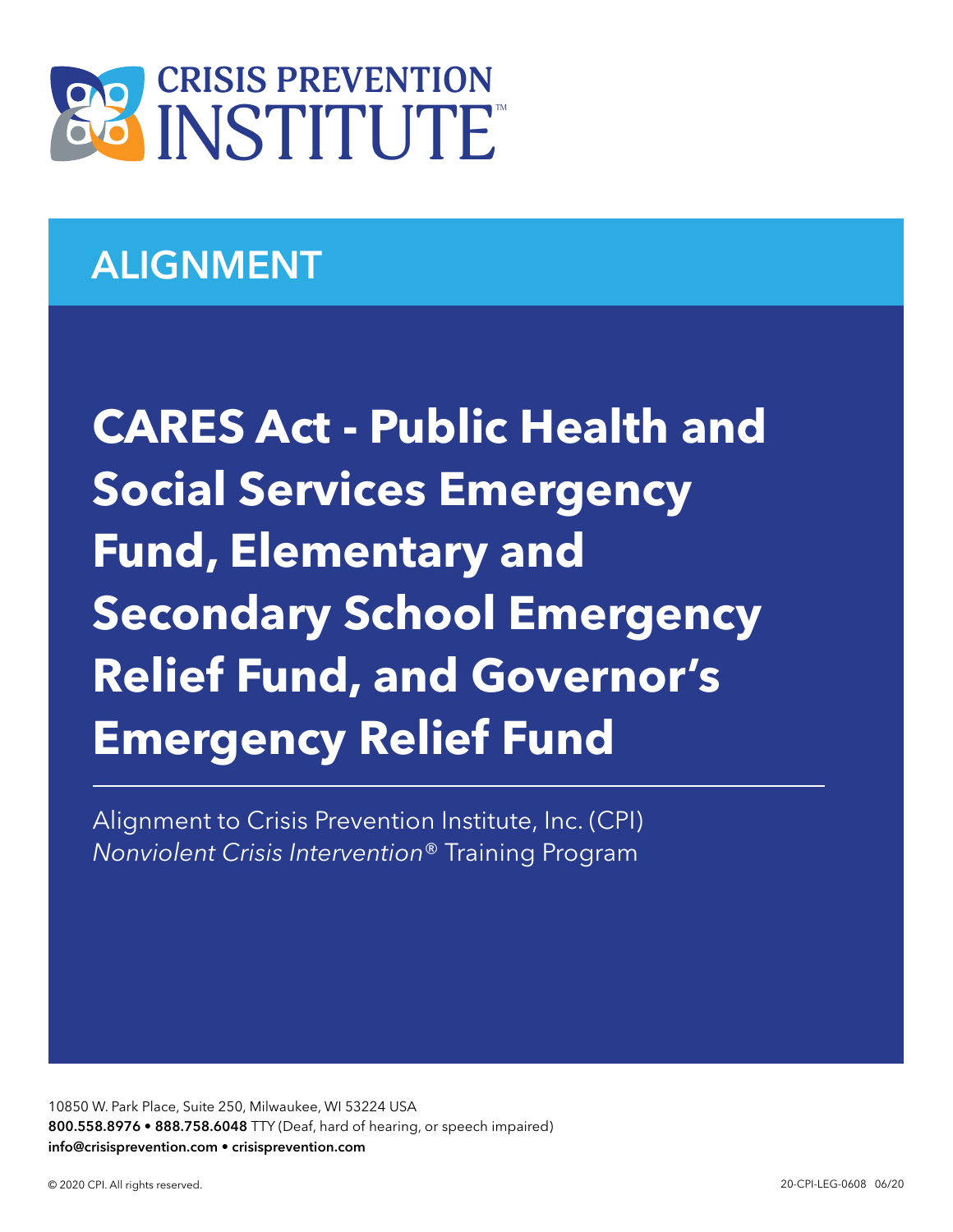## CARES Act - Public Health and Social Services Emergency Fund, Elementary and Secondary School Emergency Relief Fund, and Governor's Emergency Relief Fund

### Alignment to Crisis Prevention Institute, Inc. (CPI) *Nonviolent Crisis Intervention*® Training program

For more than 40 years, the Crisis Prevention Institute (CPI) has supported healthcare and education organizations that strive to provide the safest environment for staff and their patients and students. In response to COVID-19, the CARES Act established the Public Health and Social Services Emergency Fund, the Elementary and Secondary School Emergency Relief Fund, and the Governor's Emergency Relief Fund. These government funds may be used for CPI's programs to help our customers create an environment of *Care, Welfare, Safety, and Security<sup>SM</sup>* at their organization. CPI's train-the-trainer program and its family of advanced programs offers a comprehensive array of curriculums that can meet all the needs an organization has for supporting a violence free space with an emphasis on crisis intervention and deescalation techniques to better assist staff with achieving this goal.

Additionally, by participating in the *Nonviolent Crisis Intervention*® program, staff will gain the skills and confidence necessary to handle crisis with minimal anxiety and maximum security. The training will help staff intervene more safely when behavior becomes dangerous. The following chart is designed to assist you in identifying some of the ways in which CARES Act funding can be used for CPI programs.

| <b>Public Health and Social Services Emergency Fund</b>                                                                                                                                                                                                                                                                                                                                                                                          | <b>Correlation With</b><br><b>Nonviolent Crisis Intervention® Training</b>                                                                                                                                                                                                                                       |
|--------------------------------------------------------------------------------------------------------------------------------------------------------------------------------------------------------------------------------------------------------------------------------------------------------------------------------------------------------------------------------------------------------------------------------------------------|------------------------------------------------------------------------------------------------------------------------------------------------------------------------------------------------------------------------------------------------------------------------------------------------------------------|
| For an additional amount for Public Health and Social<br>Services Emergency Fund, \$100,000,000,000, to remain<br>available until expended, to prevent, prepare for, and<br>respond to coronavirus, domestically or internationally, for<br>necessary expenses to reimburse, through grants or other<br>mechanisms, eligible health care providers for health care<br>related expenses or lost revenues that are attributable to<br>coronavirus. | The Crisis Prevention Institute offers workplace<br>violence prevention training, teaching professionals<br>the skills to identify, prevent and de-escalate crises in<br>the workplace. With three distinct levels of training,<br>CPI offers solutions for every role and risk level, in<br>every organization. |
| [E]ligible health care providers means public entities,<br>Medicare or Medicaid enrolled suppliers and providers,                                                                                                                                                                                                                                                                                                                                | Grounded in principles of adult learning theory, our<br>training establishes onsite advisors and coaches                                                                                                                                                                                                         |

and such for-profit entities and not-for-profit entities not otherwise described in this proviso as the Secretary may specify, within the United States (including territories), that provide diagnoses, testing, or care for individuals with possible or actual cases of COVID–19.

[F]unds appropriated under this paragraph in this Act shall be available for building or construction of temporary structures, leasing of properties, medical supplies and equipment including personal protective equipment and testing supplies, increased workforce and trainings, emergency operation centers, retrofitting facilities, and surge capacity.

called Certified Instructors, through our Instructor Certification Program. After training, we support staff with classroom materials and ongoing consultation.

CPI's training programs provide staff with an array of assessment frameworks for evaluating behaviors and risk factors which promote person-centered interventions. And with the increase in anxiety as a result of the COVID-19 pandemic, the need for behavior management training has never been greater.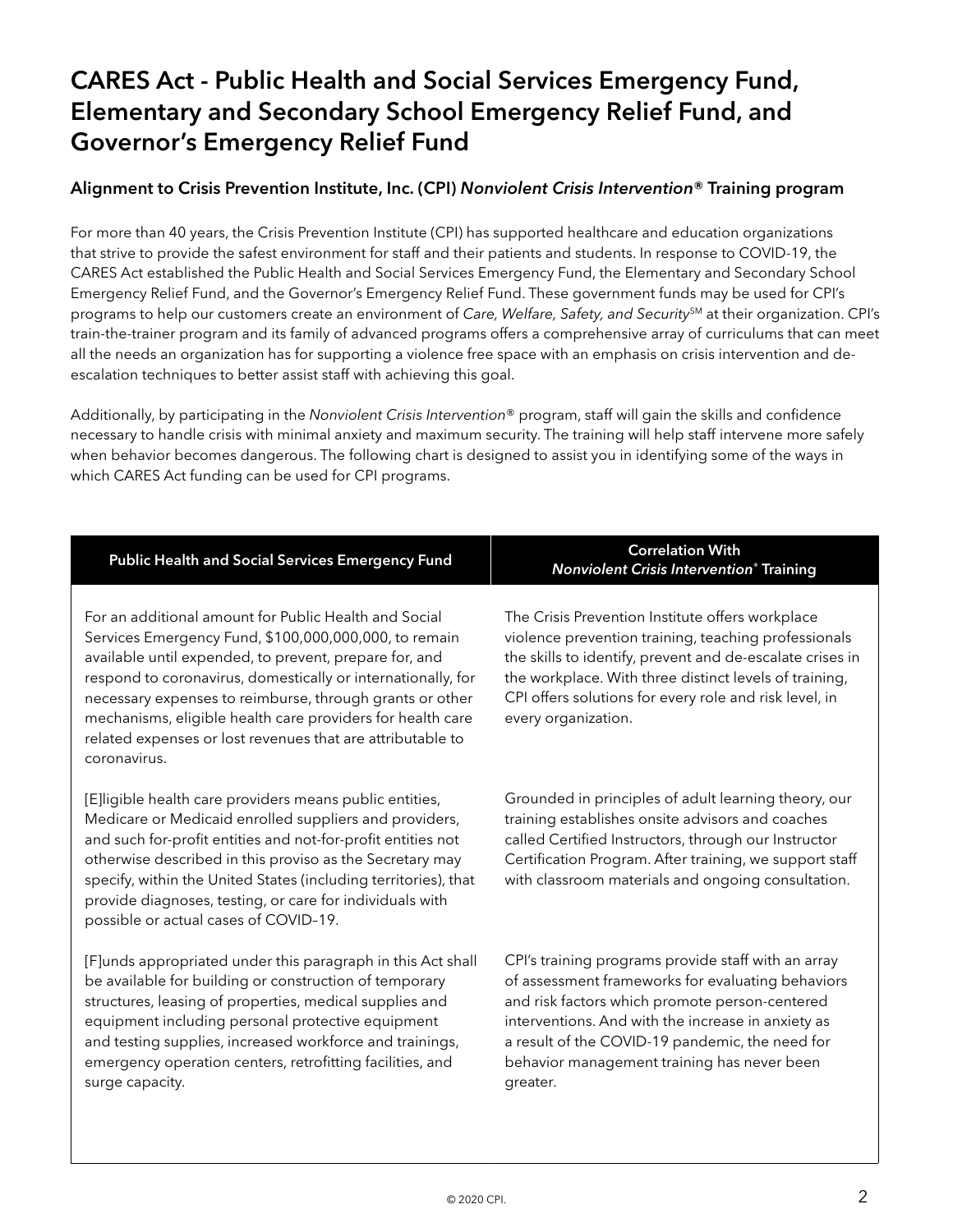Our train-the-trainer teaching model, customizable classroom materials, and interactive eLearning offering makes it incredibly easy to rollout our training to large numbers of staff.

Our training includes critical practice, roleplaying reallife scenarios, and problem-solving activities to ensure that staff remain engaged in the learning experience.

### Elementary and Secondary School Emergency Relief Fund Correlation With *Nonviolent Crisis Intervention*® Training

### (a) Grants

From funds reserved under section 18001(b)(2) of this title, the Secretary shall make elementary and secondary school emergency relief grants to each State educational agency with an approved application.

### (c) Subgrants to local educational agencies

Each State shall allocate not less than 90 percent of the grant funds awarded to the State under this section as subgrants to local educational agencies (including charter schools that are local educational agencies) in the State in proportion to the amount of funds such local educational agencies and charter schools that are local educational agencies received under part A of title I of the ESEA of 1965 in the most recent fiscal year.

### (d) Uses of funds

(2) Coordination of preparedness and response efforts of local educational agencies with State, local, Tribal, and territorial public health departments, and other relevant agencies, to improve coordinated responses among such entities to prevent, prepare for, and respond to coronavirus.

(3) Providing principals and others school leaders with the resources necessary to address the needs of their individual schools.

(4) Activities to address the unique needs of lowincome children or students, children with disabilities, English learners, racial and ethnic minorities, students experiencing homelessness, and foster care youth, including how outreach and service delivery will meet the needs of each population.

(10) Providing mental health services and supports. (12) Other activities that are necessary to maintain the operation of and continuity of services in local educational agencies and continuing to employ existing staff of the local educational agency.

CPI's flagship program, *Nonviolent Crisis Intervention* (NCI), provides staff with the skills to safely recognize and respond to everyday crisis situations. NCI training complies with all current legislation and is fully accredited, so your staff can earn continuing education units.

With a person-centered approach, many CPI programs are topically relevant to the education field, such as Trauma.

CPI offers specialized instructor renewals on Autism Spectrum Disorder, Trauma, and Advanced Physical Skills for children who display challenging behaviors.

CPI offers training options related to children with disabilities, and behavior management consultation to professionals who work with children with disabilities.